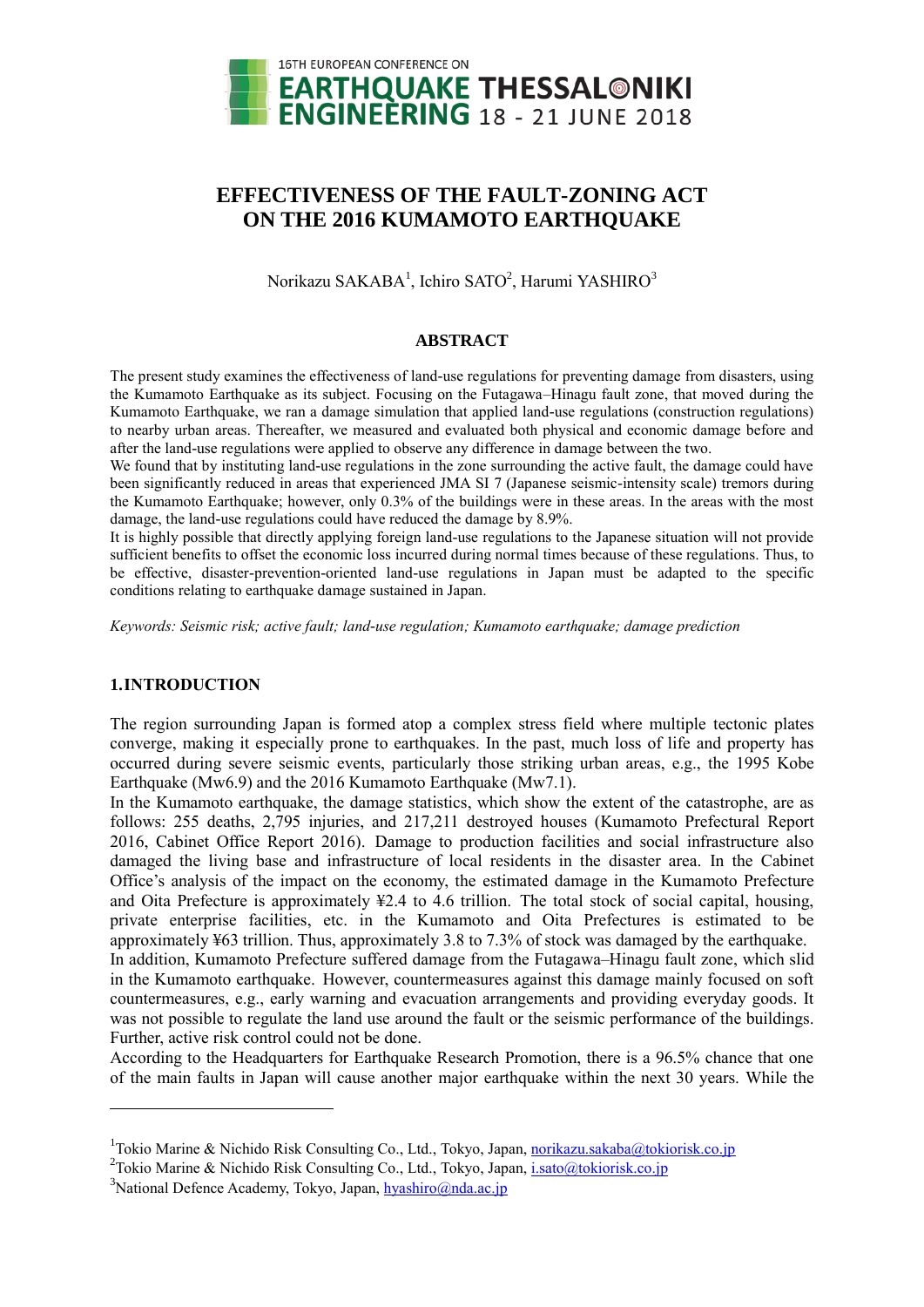likelihood that any particular active fault will cause a severe quake is low, the possibility that one of them will move—and what should be done in response—must be seriously considered in advance. Further, in recent years, although the protection of human life has, of course, remained a top priority, the prevention of property loss and the promotion of speedy economic recovery have also become increasingly emphasized. Local governments and municipalities have turned their attention to swiftly enabling the affected citizens to return to normal daily life. Accordingly, damage prevention and reduction have become more substantial responsibilities.

Generally, efforts to prevent and reduce damage fall into two categories: risk control and risk finance. The Act for the Promotion of Earthquake-Proof Retrofitting of Buildings, which emphasizes the improvement of buildings' earthquake resistance and enhances their ability to maintain business continuity, is an example of risk control. The Act Concerning Support for Reconstructing the Livelihood of Disaster Victims and acquiring earthquake insurance are examples of risk finance. Risk control and risk finance function as the two wheels on a car axle—one cannot rely on only one kind of policy or the other; a proper balance must be struck between the two. This is particularly true when dealing with the risks presented by major disasters, e.g., earthquakes. Responses focused solely on finance are insufficient; risk control must be implemented first.

The active fault laws put in place in New Zealand and in the U.S. state of California are instructive examples of proactive risk-control efforts. These laws take the form of land-use regulations related to the importance of buildings and the level of danger involved in the areas surrounding active faults. Although Japan has similar regulations, e.g., in the Tokushima Prefecture, these regulations have not been established as laws. The Headquarters for Earthquake Research Promotion has been proactively promoting the information and results from studies conducted on the main faults; however, it cannot clearly express that this information has been actively applied to the administration of these areas. Against this background, land-use regulations have been considered significant obstructions to economic development, and their effectiveness is insufficiently clear. Accordingly, land-use regulations with the aim of risk control evidently require further examination and debate.

The present study aims to advance this examination of risk-control-oriented land-use regulations by measuring and evaluating the effectiveness of these types of laws. Focusing on the Futagawa-Hinagu fault zone, which moved during the Kumamoto Earthquake, we ran a damage simulation that applied land-use regulations to nearby urban areas. The physical and economic damage before and after the application of these land-use regulations were measured and evaluated to determine the extent of the difference between the two. By ascertaining the possible amount of damage that could be reduced through the application of land-use regulations, a proper debate on the effectiveness of land-use regulations for the prevention of earthquake damage can be conducted.

## **2.LAND-USE REGULATION VIA ACTIVE FAULT LAWS**

## *2.1.Cases in Other Countries*

Earthquakes caused by active inland faults sometimes occur near urban areas and can cause extremely high levels of damage. In the state of California, U.S.A., and in New Zealand, efforts have been made to mitigate earthquake damage by using land-use regulations in areas surrounding active faults. The efforts made to regulate land use in California and New Zealand (Nakata 1990, Nakata and Kumamoto 2003, Banba 2003, Meguro and Ohara 2008, etc.) are introduced in this section.

In California, the major damage caused by the large shift of a surface fault during the 1971 San Fernando Earthquake led to the passing of the Alquist-Priolo Earthquake Fault Zoning Act of 1972, which regulates construction in the area around an active fault. Every municipality established building regulations governing new construction and large-scale renovation activities within the fault zone. The fault zone extended from both sides of the surface trace of the fault at a width of approximately 0.4 km (0.2 km on each side).

The building regulations, meant for residential buildings, exempted from their purview detached housing with wooden or steel frames consisting of less than two stories or four doors. Further, if research revealed the presence of new active faults, the buildings must be set back 15 m from the fault. Buildings constructed before 1972 were designated as non-conforming, but they were allowed to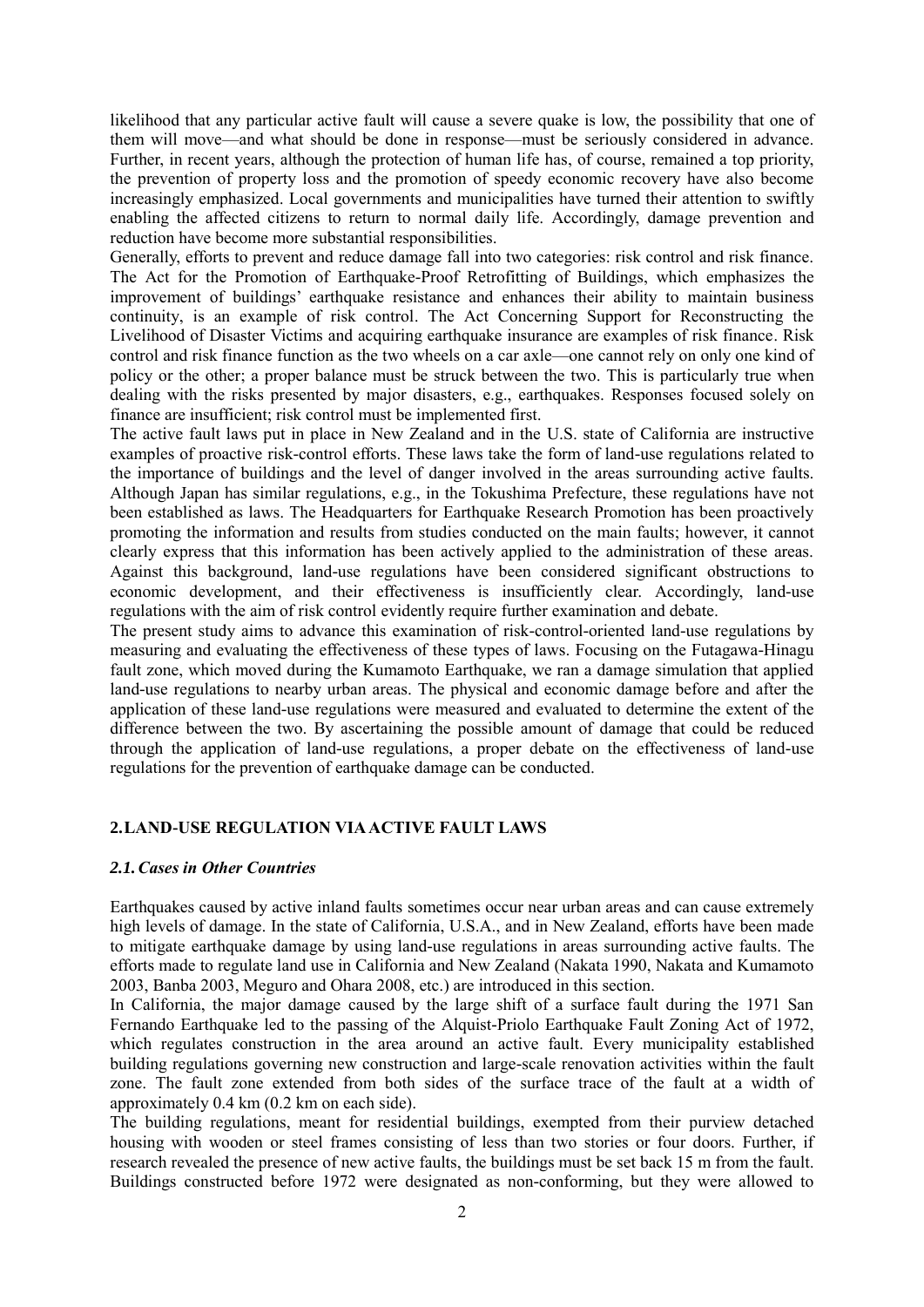remain in place as long as major renovations were not conducted.

This law addressed the seismic risk posed by deformations of the ground stemming from fault displacement. However, it did not address other risks posed by earthquakes, e.g., vibration, liquefaction, post-earthquake fires, and landslides. These hazards were supposed to be otherwise specified in the 1990 Seismic Hazards Mapping Act but were substantially addressed through the observance of the 2001 California Building Standards Law.

In 2004, New Zealand established the "Planning for Development of Land On or Close to an Active Fault" guidelines for the planned development of land near active faults. Similar to the California law, these land-use regulations are guidelines, not laws, which make them a special case. These regulations governing construction in fault zones are set up for flexibility; i.e., they consider the specifics of the fault in question (recurrence interval, complexity, etc.) and the use of the building (its level of importance). Further, every municipality can either strengthen or relax the administration and standards according to the situation and specifics of the region.

As an example of how these guidelines work, consider their application in the city of Wellington and Kapiti Coast County. In Wellington, a fault zone is designated as 20 m on either side of an active fault; within this zone, basically, only detached housing is permitted to be built. Moreover, similar to the California law, these guidelines only address damage arising from deformation of the ground stemming from fault displacement, and do not address other causes of earthquake damage, e.g., vibration, liquefaction, post-earthquake fires, and landslides.

## *2.2.Establishment of Land-Use Regulations in Japan*

As was shown in Section 2.1, the land-use regulations established in California and New Zealand were primarily aimed at minimizing earthquake damage stemming from ground deformation caused by fault displacement. The active faults in California and New Zealand are strike-slip faults, which largely slide horizontally, making the fault-displacement direction simple to ascertain. Accordingly, a very small distance from the fault can be designated as the area to avoid. In Japan, however, the stress field within the crust is very complex, and displacement can be caused by different kinds of faults, including normal, reverse, and strike-slip faults. Further, considering past examples of earthquake damage sustained in Japan, more damage resulted from vibrations than ground deformations caused by fault displacement. In order to prevent damage from vibrations, it is necessary to take many distances from the active fault.

The present study ran a damage simulation on the Futagawa section of the Futagawa fault zone and the Takano–Shirahata section of the Hinagu fault zone, which underwent displacements during the Kumamoto Earthquake, and applied land-use regulations and building codes for earthquake-resistant construction to these areas. In addition, to guide the parameters for the faults' geometry, the Seismic Hazard Maps (2014) were used. The analytical cases established in the present investigation are listed in Table 1.

In Cases 1-1 through 1-4, a regulated area was designated at a set distance on both sides of the fault, as was done in California and New Zealand. The fault zones designated for each case are shown in Figure 1. As indicated in the figure, the width of the fault zones for Cases 1-1 through 1-4 were gradually increased—starting at 0.4, then 0.8, 2.0, and finally, 4.0 km. As a reference, the designated fault-zone width was 0.4 km, similar to that used in California. All types of construction were forbidden within the designated fault zones in the simulation.

In Cases 2-1 through 2-2, the areas that would be affected when the predicted Japan Meteorological Agency Seismic Intensity (referred to as JMA SI) of the fault exceeded set levels were identified. In this regard, the JMA SI values shown on the seismic hazard maps were used in the simulation. The fault zones designated in each case are shown in Figure 2. As shown in this figure, the magnitude for Case 2-1 was over 7, whereas in Case 2-2, the magnitude was 6. Accordingly, the affected areas in Cases 2-1 and 2-2 were increased. Within the designated fault areas, the earthquake performance of a building was designed according to more recent standards for earthquake-resistant structures.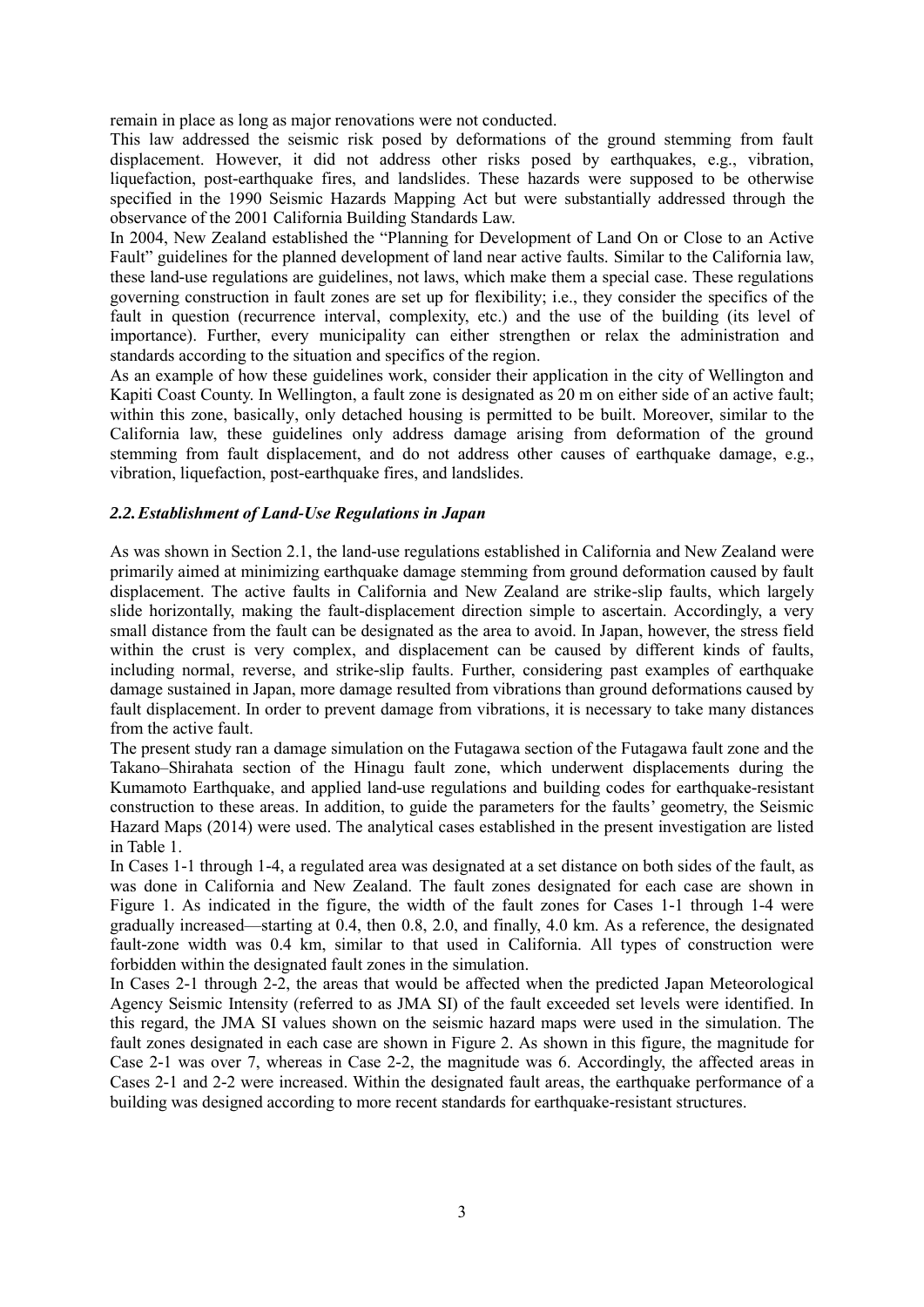| Case       | <b>Regulation Overview</b>    | <b>Regulated Area</b><br>(Fault-Zone Width) | <b>Area Subject to</b><br>Regulation |
|------------|-------------------------------|---------------------------------------------|--------------------------------------|
| $Case 1-1$ | <b>Construction Forbidden</b> | $0.4 \text{ km}$                            | 48.25 $km^2$                         |
| Case $1-2$ |                               | $0.8 \text{ km}$                            | $64.25 \text{ km}^2$                 |
| Case $1-3$ |                               | $2.0 \text{ km}$                            | $110.25$ km <sup>2</sup>             |
| Case $1-4$ |                               | $4.0 \text{ km}$                            | 193.75 $km^2$                        |
| $Case 2-1$ | <b>Building Performance</b>   | Estimated for JMA SI: 7                     | $12.25 \text{ km}^2$                 |
|            | Set According to New          |                                             |                                      |
| $Case 2-2$ | Earthquake-Resistance         | Estimated for JMA SI: Upper 6               | $319.25$ km <sup>2</sup>             |
|            | <b>Standards</b>              |                                             |                                      |

Table 1. Analytical cases for damage simulation.





(c) Case 1-3: Width 2.0 km (1.0 km each side) (d) Case 1-4: Width 4.0 km (2.0 km each side)



(a) Case 1-1: Width 0.4 km (0.2 km each side) (b) Case 1-2: Width 0.8 km (0.4 km each side)









(a) Case 2-1: Estimated JMA SI: 7 (b) Case 2-2: Estimated JMA SI: Upper 6

Figure 2. Land-use regulation zones (regulating earthquake performance)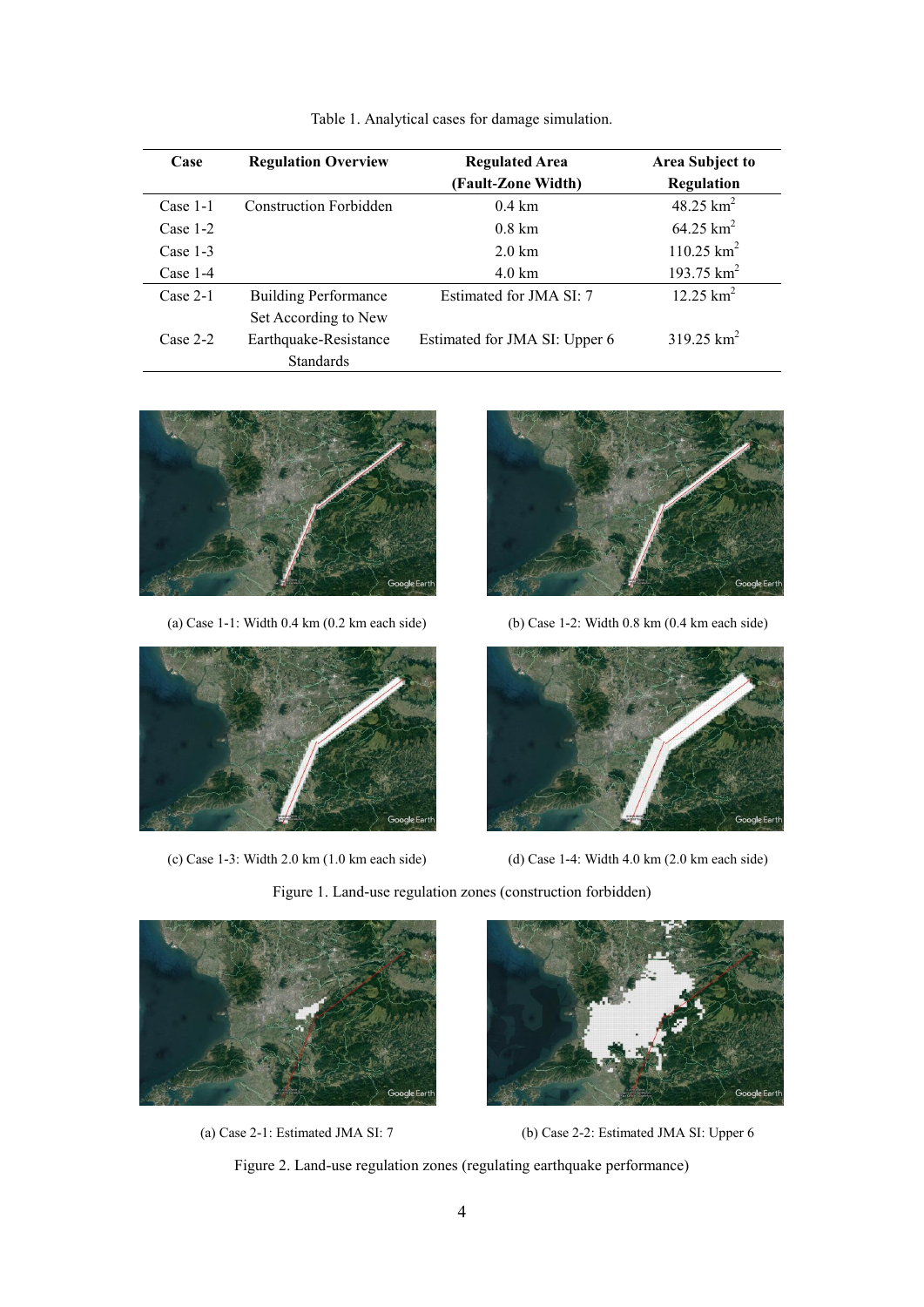## **3.OVERVIEW OF THE DAMAGE SIMULATION**

## *3.1.Establishing the Exposure*

―Exposure‖ is defined as the number of households and buildings vulnerable to earthquake hazards. The exposure figures used in the present study are based on official sources, e.g., the mesh-block datasets from the Population Census (2010), the Housing and Land Survey (2013). Accordingly, the number of buildings from the fixed-asset-value working-paper overviews, the age of the buildings from the Housing and Land Survey (2013), and the number of households from the Population Census (2010) were derived.

The households and buildings in Kumamoto Prefecture were used as the subjects. Moreover, because the mesh-block datasets from the Population Census (2010) were calculated at a mesh of 500 m for all of Japan, the resolution of the present study was set at the same value, condensing the exposure to a mesh of 500 m for analysis. Buildings listed on the working-paper fixed-asset overviews as private housing, shared housing, boarding houses, combined residential and farming houses, storehouses, and attached structures were defined as "residences."

## *3.2.Establishing the Hazards*

The distribution of the strong earth motion during the Kumamoto Earthquake was determined using data from the Quick Estimation System for Earthquake Maps Triggered by Observation Records made available by the National Institute of Advanced Industrial Science and Technology.

During the Kumamoto Earthquake, both a foreshock and the main quake occurred. By comparing the intensity of the foreshock to the main quake, it became clear that the strong motion intensity of the foreshock was encompassed by that of the main quake. Therefore, data from the main quake were used in the investigation. The distribution of strong ground motion during the main Kumamoto Earthquake is shown in Figure 3.



Figure 3. Strong ground-motion distribution during the Kumamoto Earthquake

## *3.3. Methods for Damage Assessment*

#### *3.3.1. Estimating the Earthquake Damage*

Various methods for estimating earthquake damage to buildings have been proposed by the government and municipalities. Currently, for simplicity and convenience, the building earthquakedamage estimation methods commonly consist of techniques based on damage-ratio functions. In this regard, the present study employed the damage-ratio function calculated by Murao and Yamazaki (2000, 2002), which is widely used by municipalities to estimate earthquake damage. For calculating the number of collapsed buildings, we employed the damage grade proposed by Okada and Takai (1999). The figures were generated by multiplying the ratio of the D4 damage (complete destruction)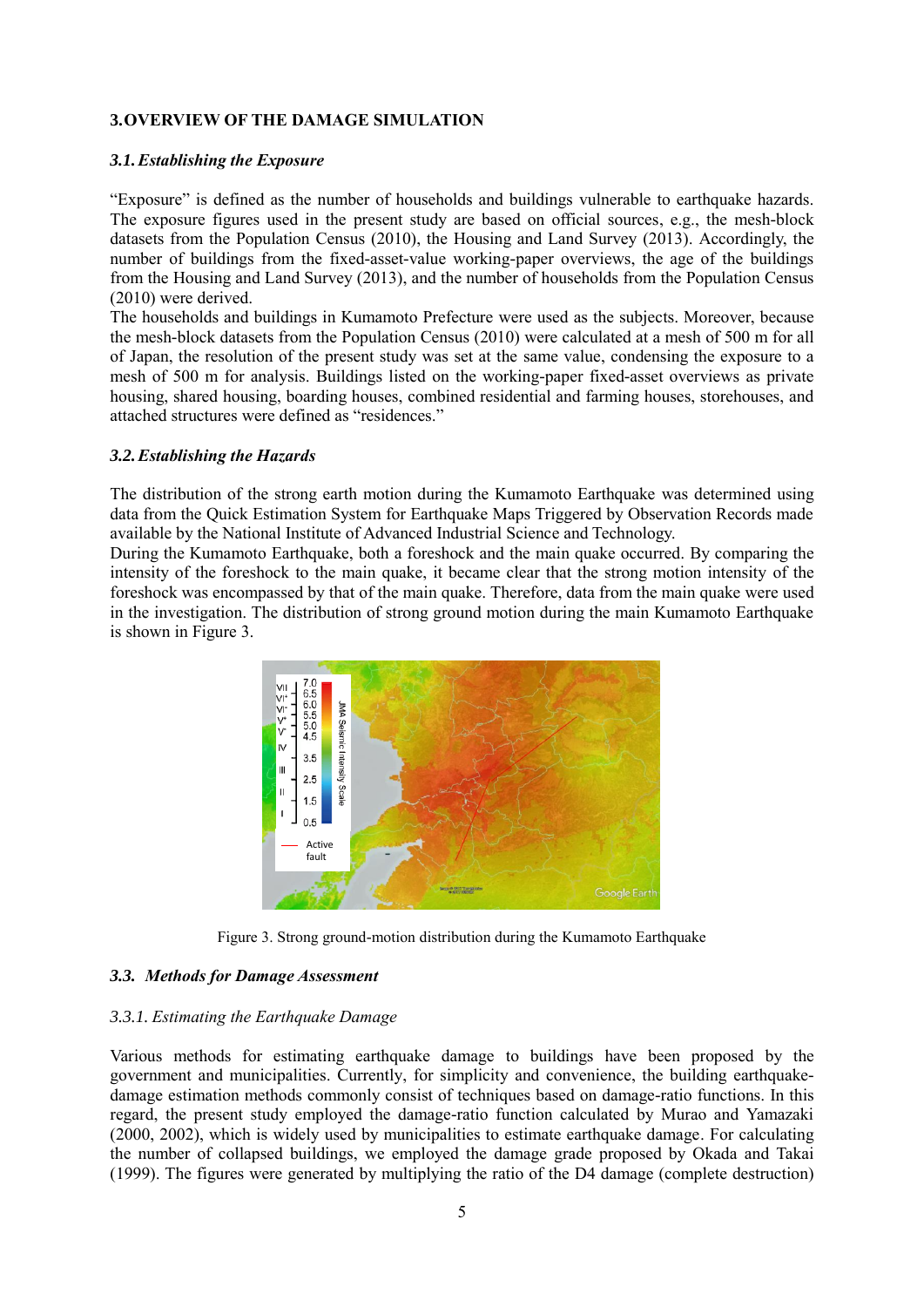to the D5 damage (destruction by crushing) by the damage-ratio function.

#### *3.3.2. Estimating the Economic Damage*

To quantify the economic damage, we used the estimates provided by the Disaster Management Report (2014). The economic damage considered by the present study was classified into two categories: Buildings as fixed assets (wooden and non-wooden residences) and household goods. The following equations were employed to calculate the economic damage to these two categories. For these equations, the construction cost per unit of new housing and the estimated unit price of goods per household are listed in Tables 2 and 3, respectively. The unit costs are based on the Construction Statistics Annual Report (2010), the National Tax Agency Report (2014), and the record of the number and age of households by the Population Statistics (2014).

Cost of Building Damage = (Number of Totally Destroyed Buildings + Number of Partially Destroyed Buildings  $\times$  0.5)  $\times$  Price of Necessary Construction per Unit of New Housing (1)

Cost of Damage to Household Goods = (Number of Collapsed Buildings + Number of Totally Destroyed Buildings  $\times$  0.5)  $\times$  Unit Price of Household Goods per Household (2)

| <b>Type of Structure</b> | <b>Price for Necessary</b><br><b>Construction per Unit of New</b><br><b>Construction (by ¥1000)</b> |  |  |  |
|--------------------------|-----------------------------------------------------------------------------------------------------|--|--|--|
| Wooden Residential       | 19,000                                                                                              |  |  |  |
| Non-wooden Residential   | 126,000                                                                                             |  |  |  |

|  | Table 2. Unit prices for housing damage. |  |
|--|------------------------------------------|--|

| Age of<br>Household | <b>Unit Price of Household Goods per</b><br>Household (¥1000) |               |         |  |  |  |  |
|---------------------|---------------------------------------------------------------|---------------|---------|--|--|--|--|
| Head                | Couple                                                        | <b>Single</b> | Average |  |  |  |  |
| < 29                | 5,000                                                         |               |         |  |  |  |  |
| $30 - 39$           | 8,000                                                         |               |         |  |  |  |  |
| $40 - 49$           | 11,000                                                        | 3,000         | 8,030   |  |  |  |  |
| > 50                | 11,500                                                        |               |         |  |  |  |  |

Table 3. Unit prices for household-good damage.

#### **4.RESULTS OF THE DAMAGE SIMULATION**

#### *4.1.Distribution of Buildings within Fault Zones for Each Order of Magnitude*

Combining the earthquake hazards and exposures defined in Section 3 with those in the fault zones described in Section 2.2 made it possible to determine the building distribution within each fault zone for each magnitude. The results of this investigation are listed in Table 4. As this table indicates, the number of buildings subject to regulation in Cases 1-1 through 1-4 ranges from 6,368–29,880 structures, whereas in Cases 2-1 and 2-2, the number ranges from 406–29,859. The number of buildings included in the fault zones described in these cases constitutes approximately 0.1–3.8% of the total number of buildings in all of Kumamoto Prefecture; thus, the number of buildings subject to regulation is extremely small. Further, by comparing Case 1-1 with Case 1-4, it was found that, despite the fault-zone area of the latter increasing to approximately 10 times greater than that of the former, the number of buildings affected only rose by approximately 4.7 times.

The population in the Futagawa-Hinagu fault zone is concentrated in a small area. Therefore, even as the area of the fault zone increased, the number of affected buildings did not increase as much. Moreover, when examining the list in Table 4, it is observed that the buildings in Cases 1-1 through 1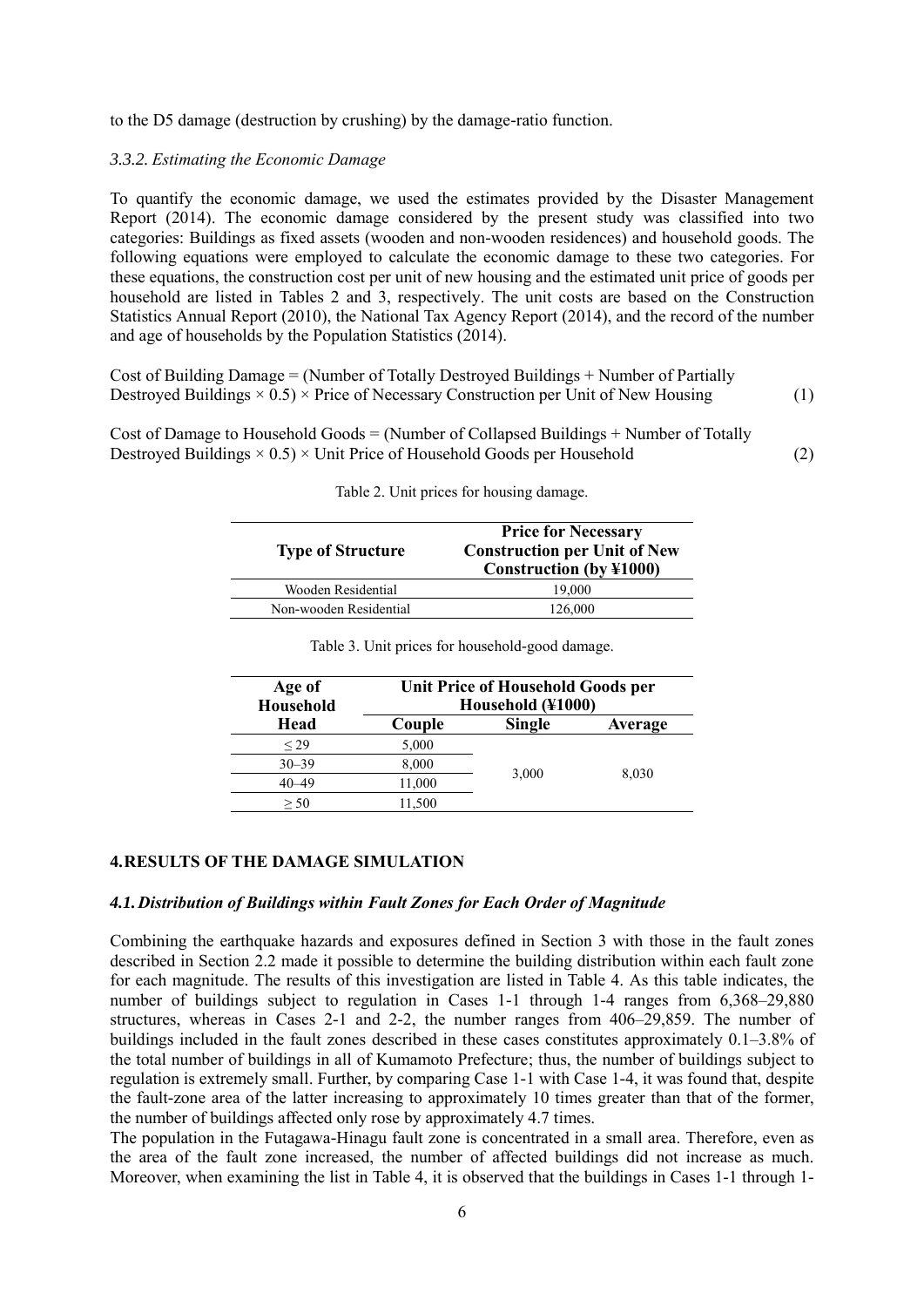4 made up approximately 10.6–61.0% of the number of buildings in the entirety of the Kumamoto Prefecture affected by JMA SI 7, whereas those in Cases 2-1 through 2-2 were only approximately 0.0–38.1% of that number.

The simulation covered the zones around the active faults, but did not include the number of buildings in the area affected by the JMA SI 7 area. This discrepancy in the area affected by strong ground motions may be influenced by a number of factors, e.g., the difference between the fault behavior predicted by the Seismic Hazard Maps and what actually occurred during the earthquake, as well as differing surface-amplifications effects.

|               |                                          |                   |          | away 1: 2 and in the above the integrative composition |         |                  |         | Unit: Structure  |         |
|---------------|------------------------------------------|-------------------|----------|--------------------------------------------------------|---------|------------------|---------|------------------|---------|
| <b>JMA SI</b> | Kumamoto<br>Prefecture<br><b>Overall</b> | Case $1-1:0.4$ km |          | Case 1-2: 0.8 km                                       |         | Case 1-3: 2.0 km |         | Case 1-4: 4.0 km |         |
|               | A                                        | В                 | B/A      | C                                                      | C/A     | D                | D/A     | E                | E/A     |
|               | 2238                                     | 237               | $10.6\%$ | 458                                                    | 20.5%   | 1,023            | 45.7%   | 1,365            | 61.0%   |
| Upper 6       | 221.088                                  | 3,469             | 1.6%     | 4,027                                                  | 1.8%    | 6.179            | 2.8%    | 15.808           | $7.2\%$ |
| Lower 6       | 210,155                                  | 2.406             | 1.1%     | 3.153                                                  | 1.5%    | 5,629            | 2.7%    | 11.608           | $5.5\%$ |
| Upper 5       | 128,446                                  | 246               | $0.2\%$  | 281                                                    | $0.2\%$ | 443              | $0.3\%$ | 1.084            | $0.8\%$ |
| Lower 5       | 89,178                                   | 10                | $0.0\%$  | 11                                                     | $0.0\%$ | 13               | $0.0\%$ | 14               | $0.0\%$ |
| 4 and Below   | 142,400                                  | $\theta$          | $0.0\%$  | $\Omega$                                               | $0.0\%$ | $\Omega$         | $0.0\%$ | $\theta$         | $0.0\%$ |
| Total         | 793,504                                  | 6.368             | 0.8%     | 7.930                                                  | $1.0\%$ | 13.286           | $1.7\%$ | 29,880           | 3.8%    |

| <b>JMA SI</b> |                                          |                                                   |         | Case 2-1: <b>JMA SI 7</b>                              |         | Case 2-2: JMA SI Upper 6                          |         |                                                        |         |  |
|---------------|------------------------------------------|---------------------------------------------------|---------|--------------------------------------------------------|---------|---------------------------------------------------|---------|--------------------------------------------------------|---------|--|
|               | Kumamoto<br>Prefecture<br><b>Overall</b> | <b>Total Number of</b><br><b>Building in Area</b> |         | Number of<br><b>Buildings Subject to</b><br>Regulation |         | <b>Total Number of</b><br><b>Building in Area</b> |         | Number of<br><b>Buildings Subject to</b><br>Regulation |         |  |
|               | A                                        | B                                                 | B/A     | C                                                      | C/A     | D                                                 | D/A     | E                                                      | E/A     |  |
|               | 2,238                                    | $\theta$                                          | $0.0\%$ | $\mathbf{0}$                                           | $0.0\%$ | 2,238                                             | 100.0%  | 852                                                    | 38.1%   |  |
| Upper $6$     | 221,088                                  | 1.045                                             | $0.5\%$ | 406                                                    | $0.2\%$ | 67,344                                            | 30.5%   | 22,188                                                 | 10.0%   |  |
| Lower 6       | 210,155                                  | $\Omega$                                          | $0.0\%$ | $\theta$                                               | $0.0\%$ | 16,113                                            | $7.7\%$ | 6,604                                                  | 3.1%    |  |
| Upper 5       | 128,446                                  | $\theta$                                          | $0.0\%$ | $\theta$                                               | $0.0\%$ | 502                                               | 0.4%    | 214                                                    | $0.2\%$ |  |
| Lower 5       | 89,178                                   | $\theta$                                          | $0.0\%$ | $\theta$                                               | $0.0\%$ | $\overline{0}$                                    | $0.0\%$ | $\Omega$                                               | $0.0\%$ |  |
| 4 and Below   | 142,400                                  | $\Omega$                                          | $0.0\%$ | $\theta$                                               | $0.0\%$ | $\theta$                                          | $0.0\%$ | $\theta$                                               | $0.0\%$ |  |
| Total         | 793,504                                  | 1.045                                             | 0.1%    | 406                                                    | $0.1\%$ | 86,198                                            | 10.9%   | 29,859                                                 | 3.8%    |  |

#### *4.2.Economic Damage Before and After the Application of Land-Use Regulations*

The results of the economic damage simulations conducted before and after the application of land-use regulations are listed in Table 5. Firstly, the economic damage sustained by the buildings (both residential and non-residential) in the Kumamoto Prefecture was estimated by the Director General for Economic and Fiscal Management, Cabinet Office, to be from ≦1.6–3.1 trillion. On the other hand, the results of the simulation totaled approximately  $\frac{1}{4}1.6$  trillion (residences only). Although a margin of error exists in the building and economic damage estimation, it is deemed that the general scale of the damage has been captured.

Examining the economic damage sustained for each order of magnitude listed in Table 5, the amount of damage sustained under JMA SI Upper 6 was the largest, followed by JMA SI Lower 6, then, JMA SI Upper 5, and finally, JMA SI 7. The area affected by the Upper 6 magnitude quake had the greatest number of buildings subjected to the highest intensity of shaking, resulting in the largest amount of damage. On the other hand, the area affected by JMA SI 7 had the highest intensity of shaking but had the fewest number of buildings, resulting in a small amount of damage; hence, it only constituted a relatively small proportion of the overall damage.

Comparing the economic damage after with that before the application of land-use regulations, the amount of damage in the area affected by JMA SI 7 significantly decreased—approximately 8.8–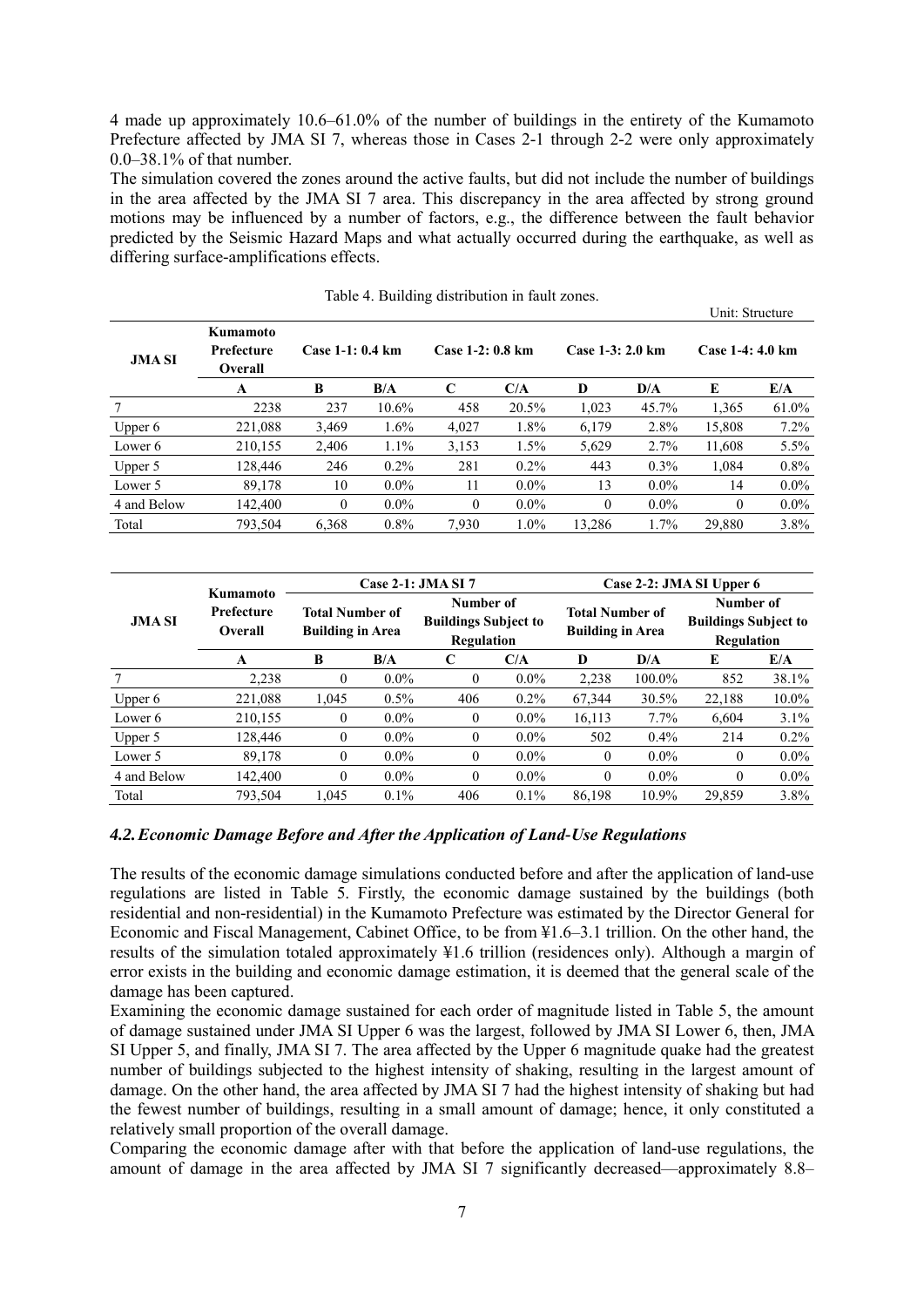65.6% for Cases 1-1 through 1-4. The overall damage for the same cases decreased by approximately 1.6–8.9%, showing that this effect is limited. As previously mentioned, this is because the amount of damage sustained within the area affected by JMA SI 7 constitutes only a small proportion of the overall damage. Further, in Case 2-1, the area subject to regulation is very small, resulting in an approximately 0.1% reduction in the amount of damage, compared with the overall amount. In Case 2- 2, a well-balanced decrease in damage was observed in the areas affected by JMA SI 6 (Upper and Lower) through JMA SI 7. The reduction was approximately 8.0%, compared to the overall damage.

|               |               |           |                                      |                 |        |                  |        |                  | $UIII. + IIIIIII$ |  |  |
|---------------|---------------|-----------|--------------------------------------|-----------------|--------|------------------|--------|------------------|-------------------|--|--|
|               | <b>Before</b> |           | Application<br>After                 |                 |        |                  |        |                  |                   |  |  |
| <b>JMA SI</b> | Application   |           | Case 1-2: 0.8 km<br>Case 1-1: 0.4 km |                 |        | Case 1-3: 2.0 km |        | Case 1-4: 4.0 km |                   |  |  |
|               | A             | B         | B/A                                  |                 | C/A    | D                | D/A    | E                | E/A               |  |  |
|               | 22,184        | 20,232    | 91.2%                                | 17,718          | 79.9%  | 10,982           | 49.5%  | 7,621            | 34.4%             |  |  |
| Upper $6$     | 1,243,101     | 1,219,746 | 98.1%                                | 1,215 053       | 97.7%  | 1,200,586        | 96.6%  | 1,121 458        | 90.2%             |  |  |
| Lower 6       | 509,940       | 505,557   | 99.1%                                | 504,117         | 98.9%  | 498,791          | 97.8%  | 485.999          | 95.3%             |  |  |
| Upper 5       | 30,040        | 29,952    | 99.7%                                | 29,939          | 99.7%  | 29,899           | 99.5%  | 29,698           | 98.9%             |  |  |
| Lower 5       | 630           | 629       | 99.8%                                | 629             | 99.8%  | 629              | 99.7%  | 629              | 99.7%             |  |  |
| 4 and Below   | 14            | 14        | 100.0%                               | 14              | 100.0% | 14               | 100.0% | 14               | 100.0%            |  |  |
| Total         | 1.805.909     | 1.776.129 |                                      | 98.4% 1.767.469 |        | 97.9% 1.740.901  |        | 96.4% 1.645.418  | 91.1%             |  |  |

|  |  |  |  | Table 5. Economic damage before and after application of land-use regulations. |  |
|--|--|--|--|--------------------------------------------------------------------------------|--|
|  |  |  |  |                                                                                |  |

|             | <b>Before</b><br>Application | $Case 2-1$<br><b>JMA SI 7</b> |        | After Application<br>$Case 2-2$<br><b>JMA SI Upper 6</b> |        |  |
|-------------|------------------------------|-------------------------------|--------|----------------------------------------------------------|--------|--|
|             | A                            | B                             | B/A    | C                                                        | C/A    |  |
| 7           | 22,184                       | 22,184                        | 100.0% | 15,887                                                   | 71.6%  |  |
| Upper $6$   | 1,243,101                    | 1,241,541                     | 99.9%  | 1,122 915                                                | 90.3%  |  |
| Lower 6     | 509,940                      | 509,940                       | 100.0% | 492,942                                                  | 96.7%  |  |
| Upper 5     | 30,040                       | 30,040                        | 100.0% | 29,864                                                   | 99.4%  |  |
| Lower 5     | 630                          | 630                           | 100.0% | 630                                                      | 100.0% |  |
| 4 and Below | 14                           | 14                            | 100.0% | 14                                                       | 100.0% |  |
| Total       | 1,805,909                    | 1,804,349                     | 99.9%  | 1,662,252                                                | 92.0%  |  |

#### **5.CONCLUSIONS**

The present study conducted a damage simulation using the 2016 Kumamoto Earthquake as its subject. Focusing on the Futagawa-Hinagu fault zone, which slid during the Kumamoto Earthquake, we ran a damage simulation that applied land-use regulations (construction regulations) to nearby urban areas and compared building and economic damage to assess the effectiveness of these regulations. This investigation was conducted under a restricted set of conditions, the results of which are summarized below:

- The amount of damage sustained during the Kumamoto Earthquake could have been reduced by 1.6–8.9% through the application of land-use regulations (construction regulations) in the zones around the active faults. The amount of damage sustained in the areas affected by JMA SI 4 through JMA SI Upper 6 would have remained largely the same, but damage in the areas affected by JMA SI 7 could have been reduced by a large margin.
- ・ Unfortunately, the damage sustained in the area affected by JMA SI 7 constituted only a small proportion of the total damage, whereas the areas affected by JMA SI 6 (Upper and Lower) had the largest proportion of the total damage. Only a very small proportion of the buildings in these areas were located inside the designated fault zones. Because of this, the amount of damage reduction in these areas because of land-use regulations was limited, constituting an 8.9% reduction at most. Considering the economic costs of land-use regulation during normal times, it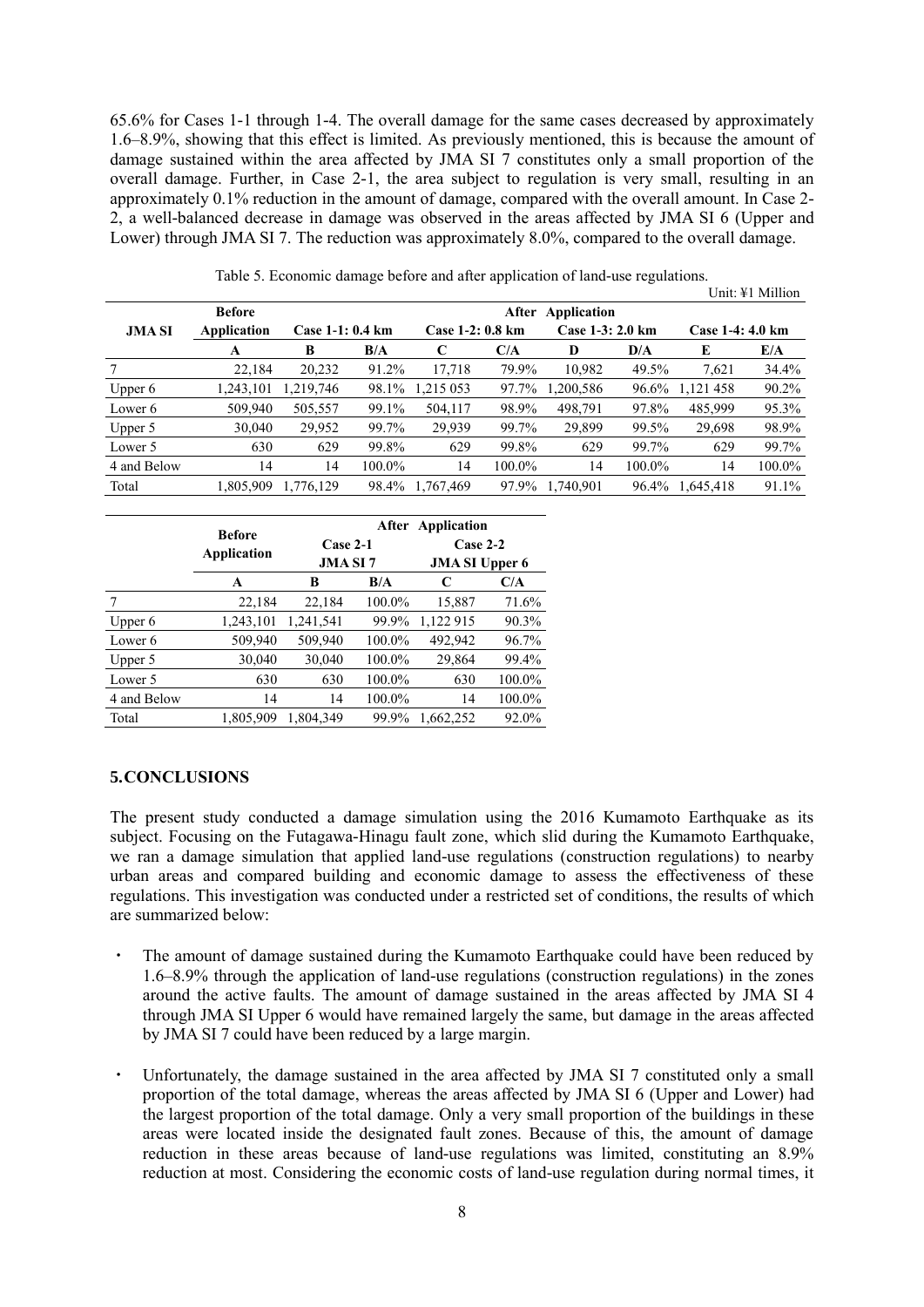is difficult to conclude that the regulations tested in the present study are sufficiently effective.

- ・ The land-use regulations and laws applied in California and New Zealand largely aimed to reduce the damage caused by ground distortion stemming from fault displacement. However, a large proportion of the earthquake damage sustained in Japan comes from vibrations, which were the cause of a large part of the damage in the areas affected by JMA SI Upper 5 through JAM SI Upper 6. It is apparent that simply applying land-use regulations developed outside Japan will not effectively reduce the damage caused by earthquakes within Japan.
- ・ To address the specifics of earthquake damage in Japan, the breadth of the fault zones and the exact content of the regulations applied within those zones must be discussed thoroughly. Further, the effects of these regulations must be measured and evaluated so that proper damage-prevention land-use regulations can be instituted in Japan.
- In this study, the regulations' effect was measured by simply applying the land-use regulations; however, land-use regulation is only one method of earthquake-disaster mitigation. To sufficiently lower the damage influence in an area where serious damage occurs, it is desirable to appropriately combine the regulations with other measures, e.g., earthquake-resistance measures, Business Continuity Planning / Business Continuity Management (BCP / BCM), and insurance programs.

#### **6.REFERENCES**

Banba, M. (2003). Land Use Planning and Management Applying Disaster Risk Management Concept: Through the case study of Wellington, New Zealand, *Journal of Social Safety Science*, 5, 327-334 (in Japanese)

Cabinet Office Report (2016). The Influence of the Kumamoto Earthquake, Director General for Economic and Fiscal Management. www5.cao.go.jp/keizai3/kumamotoshisan/index.html (in Japanease)

Construction Statistics Annual Report (2010). Construction Cost Deflators, Ministry of Land, Infrastructure, Transport and Tourism.

Disaster Management Report (2014). Countermeasures Against Tokyo Inland Earthquake, Disaster Management, Cabinet Office Japan. www.bousai.go.jp/jishin/syuto/taisaku\_wg/index.html (in Japanease)

Housing and Land Survey (2013). Statistic Bureau, Ministry of Internal Affairs and Communications. www.stat.go.jp/english/data/jyutaku/2501.htm

Kumamoto Prefecture Report (2017). Preliminary Reconnaissance Repoert of Damages by the Kumamoto Earthquake (247<sup>th</sup> Report), Jul.13, 2017 (in Japanease)

Meguro, K. and Ohara, M. (2008). Prospect of active fault countermeasures in depopulating society, *Active Fault Research*, 28, 89–94 (in Japanese)

Murao, O. and Yamazaki, F. (2000). Development of Fragility Curves for Buildings Based on Damage Survey Data of a Local Government After the 1995 Hyogo-ken-Nanbu Earthquake, *Journal of Structural and Construction Engineering*, 65(527): 189–196 (in Japanese)

Murao, O. and Yamazaki, F. (2002). Building Fragility Curves for the 1995 Hyogoken-Nanbu Earthquake Based on CPIJ & AIJ's Survey Results with Detailed Inventory, *Journal of Structural and Construction Engineering*, 67(555): 185–192 (in Japanese)

Nakata, T. (1990). Special Studies Zones Act of California and Prevention of Earthquake Hazard, *Journal of Geography*, 99(3): 289–298 (in Japanese)

Nakata, T. and Kumamoto, T. (2003). Land use issues against potential danger of active faults, and Active Fault Zones Act, *Active Fault Research*, 23, 13–18 (in Japanese)

National Tax Agency Report (2014). Rational Methods for Calculating Loss, National Tax Agency of Japan. www.nta.go.jp/tokyo/topics/sonshitsu/index.htm (in Japanese)

Okada, S. and Takai, N. (1999). Classifications of Structural Types and Damage Patterns of Buildings for